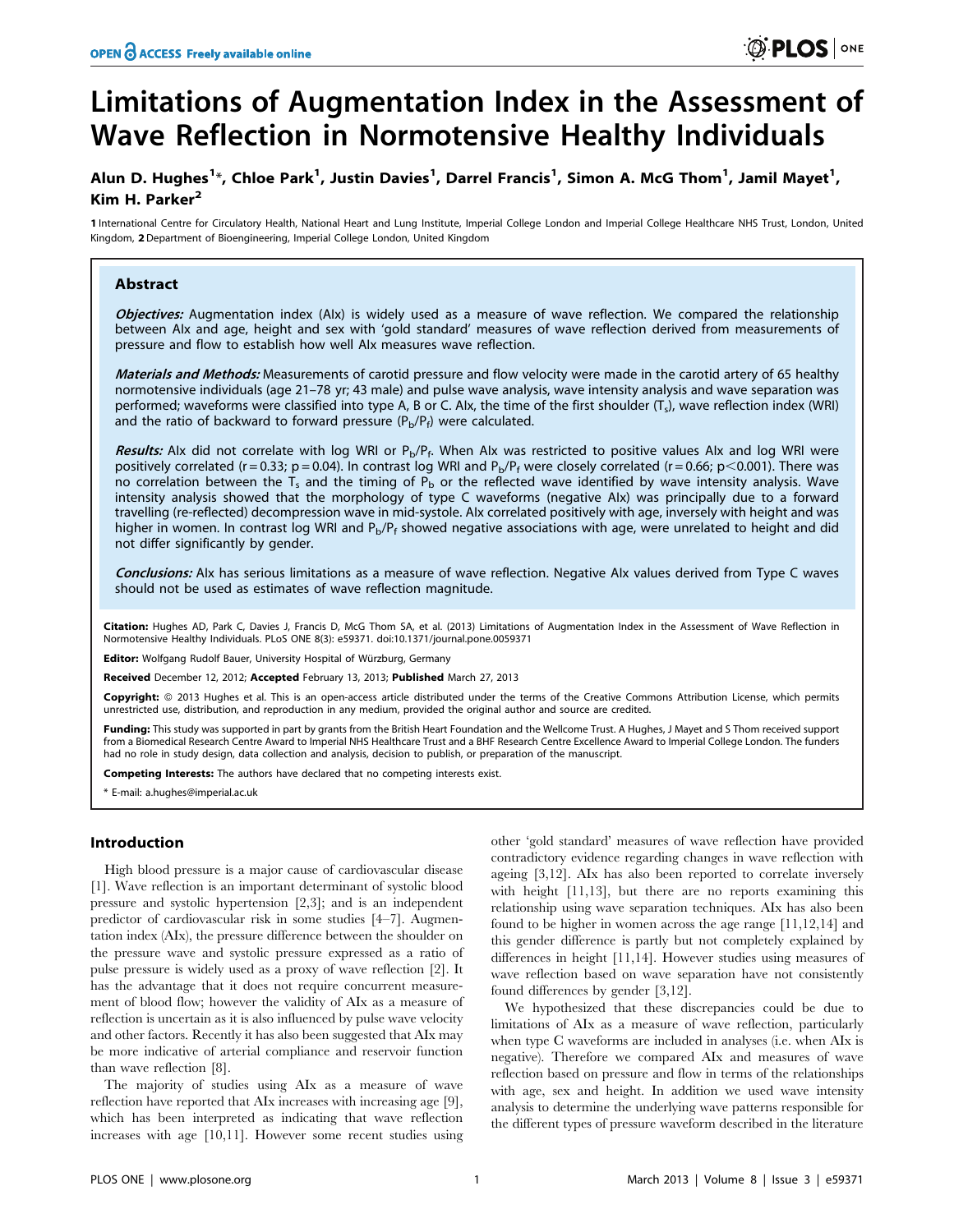to provide an explanation for the inconsistencies between AIx and other measures of wave reflection.

## Materials and Methods

#### Participants

Healthy individuals of either sex, aged 21–78 years were recruited by advertising. Participants were excluded if they had any chronic disease, including known cardiovascular disease or hypertension, or if they were taking any medications with the exception of oral contraceptives. All studies were approved by the St Mary's Hospital local research ethics committee and all participants gave written informed consent and all clinical investigation was conducted according to the principles expressed in the Declaration of Helsinki.

### Investigations

Participants were requested to refrain from smoking, alcohol or caffeine-containing beverages for 24 h prior to the study. All studies were conducted in a temperature-controlled darkened room, with subjects having rested supine for at least 10 minutes. Brachial BP was measured using a validated, semi-automated device (Omron 705CP, Omron) [15] after  $\geq$ 5 minutes rest. The BP waveform was measured in the right common carotid artery by applanation tonometry using a Millar tonometer (SPT-301, Millar Instruments Inc, Houston, Tx, USA) and calibrated to brachial artery BP as previously described [10,16]. Carotid pressure waveforms were monitored during acquisition to ensure high quality and stability of recordings over at least 1 minute of measurement. Flow velocity measurements were also made in the right common carotid artery by pulsed wave Doppler with an HDI 5000 ultrasound machine (Philips Medical Systems, Best, The Netherlands) equipped with a 7.5–10 MHz linear array transducer at a Doppler angle of  $60^{\circ}$  in a 1 mm sample volume placed in the centre of the vessel  $\sim$ 2 cm from the carotid bulb. Pressure data were collected first, followed by the velocity. An ECG was also recorded to allow ensemble averaging of waveforms and to provide a fiducial point for timing events in the cardiac cycle. Details of validation of both pressure and flow measurements have been described previously [17]. The time taken to acquire both pressure and velocity data was approximately 5 minutes.

Carotid pressure and flow velocity data were sampled at a frequency of 200 Hz and digitised. After acquisition, waveforms were ensemble averaged off-line as previously described [17] using custom written software in Matlab (Mathworks, Natick, MA). Care was taken to ensure that only good quality beats (median 6 beats) were included in the ensemble. The members of the ensemble were identified by using the peak of the R wave as the fiducial point. After constructing the ensemble the members were checked for good temporal alignment. Occasionally, due to variability in the duration of isovolumic contraction period there was a small degree of misalignment  $(<5$  ms) between the systolic rise phase of the beats and, if this was the case, any misalignment was corrected manually using the software. The cross correlation coefficient between the initial 600 ms of each beat was used as a quantitative measure of agreement between waveforms with a value  $>0.95$ being regarded as acceptable. Local carotid artery pulse wave velocity, c, was calculated using the pressure-velocity loop method [17,18]. Reproducibility of these methods has been previously published [17,19] and the validity of the approach has been confirmed in vitro and in vivo [18,20]. The within observer coefficient of variation was  $\leq 10\%$  for major waves.

## Augmentation Index, Waveform Type, Wave Intensity Analysis and Wave Separation

Augmentation index and the time of the shoulder  $(T<sub>s</sub>)$  were calculated from the pressure waveform as previously described [21] (figure 1).  $T_s$  was defined as the zero-crossing of the fourth derivative of the pressure and the timing of  $T_s$  was calculated with respect to the R wave on ECG to allow direct comparisons with the timing of other measures of reflection. The time difference between foot and shoulder  $(T_1)$  was calculated  $(T_s-T_f)$  to allow comparison with other published data. Waves were also classified into 3 types as described previously [22]: Type A: patients whose peak systolic pressure occurred after the shoulder and AIx  $>12\%$ , Type B: patients whose peak systolic pressure occurred after the shoulder, but  $0 < A Ix < 12\%$  and Type C: patients whose peak systolic pressure preceded a shoulder and  $AIx < 0$ .

Changes in pressure and flow in the circulation result from waves of varying magnitude, character and direction. The timing, magnitude, nature and direction of such waves can only be definitively established from combined pressure and flow data [2,23]. Waves can originate either from the proximal (forwardtravelling) or distal (backward-travelling) end of the circulation, and can be either compression or decompression waves (i.e. associated with a rise or fall in pressure). Wave intensity is a measure of the power density of a wave and is given by the product of the simultaneous incremental changes in local pressure  $(dP)$  and velocity  $(dU)$  in a given time interval [24]. The cumulative intensity of each wave (i.e. the integral under the wave) corresponds to the wave energy density (i.e. the work done by the wave).

Pressure changes due to forward-travelling  $(dP_+)$  and backwardtravelling  $(dP)$  waves were separated using equations 1 & 2

$$
dP_{+} = \frac{1}{2}(dP + \rho c dU)c
$$
 (1)

$$
dP_{-} = \frac{1}{2}(dP - \rho c dU)c
$$
 (2)

where  $\rho$  is the density of blood (1050 kgm<sup>-3</sup>) and  $\epsilon$  is the carotid pulse wave velocity. This time domain approach to wave separation gives results that are essentially identical to frequency domain-based approaches [25]. Two measures of wave reflection were derived from pressure and flow data: the ratio of backward to forward pressure  $(P_b/P_f)$  [26], and wave reflection index (WRI), the ratio of the energy carried by reflected waves to the energy of the incident wave (S) due to left ventricular ejection [27] (Figure 1).

#### **Statistics**

Statistical analysis was performed using Stata/IC (version 12.1, Stata Corp, College Station, TX). Continuous variables are reported as mean (standard deviation) or mean [95% confidence interval], categorical variables as n (%). Skewed data were log transformed. Correlations were assessed using Pearson's correlation coefficient (r) or Spearman's rank correlation coefficient (rho) as appropriate. Univariate and multivariate regression analysis was also performed. Interactions by gender were examined and included in models if  $p<0.05$  for the interaction, otherwise the interaction term was dropped from the model and both genders were pooled.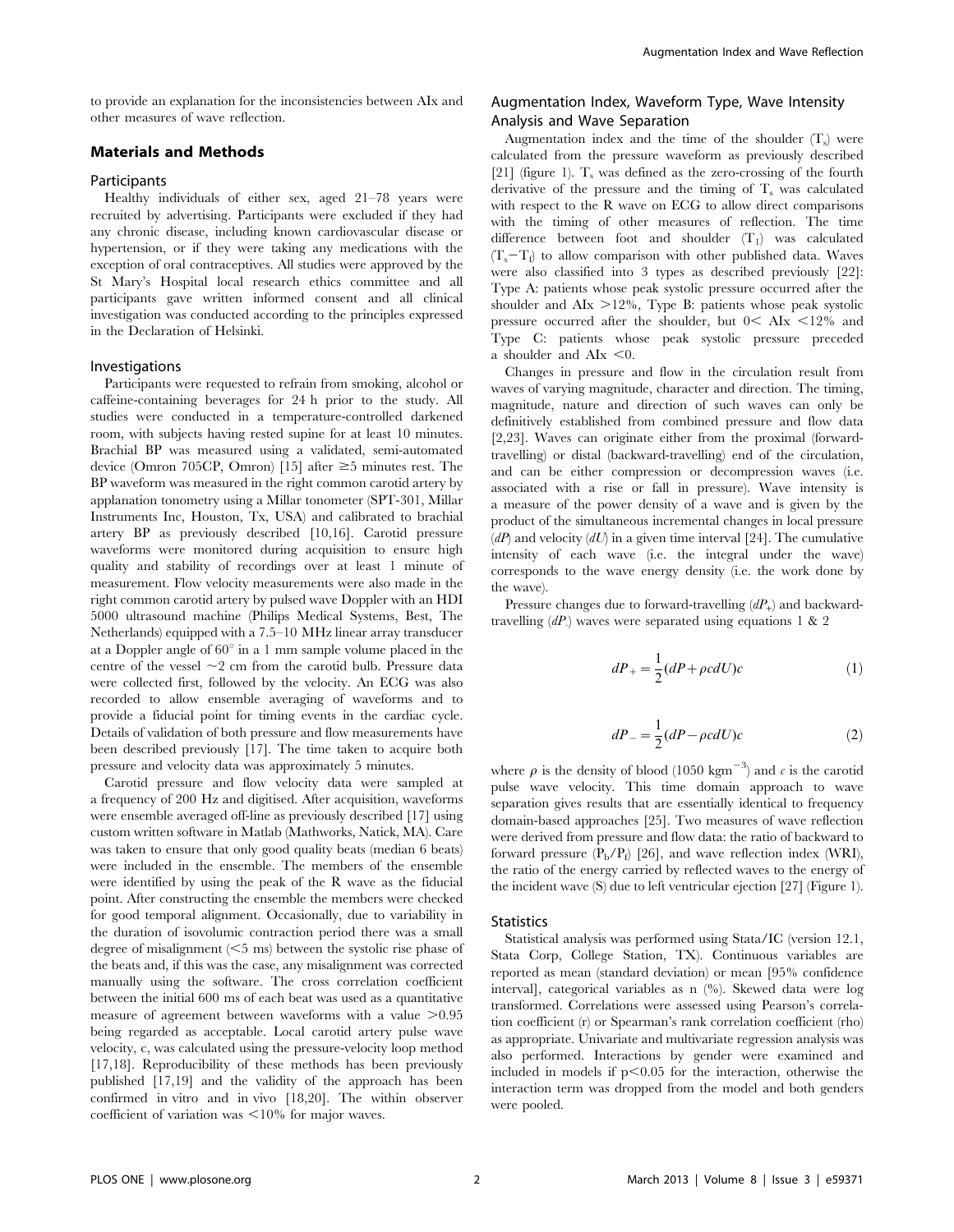

Time

Figure 1. Examples illustrating definitions of measured parameters and indices. A) pressure waveform (blue) modified from [31] and indicating measured parameters and showing separated forward (black) and backward (red) components. Total pressure is the sum of forward and backward pressure. B) wave intensity analysis, showing principal waves and timings. Wave reflection index (WRI) is calculated as the ratio of the area under  $c_{-1}$  to the area under S wave. Abbreviations  $c_{-1}$ , backwards (reflected) compression wave; D, forward decompression wave in late systole; d<sup>+</sup><sub>1</sub>, mid-systolic forward decompression wave, presumed to be a re-reflection of the backward reflected compression wave,  $c^-$ <sub>1</sub>; P<sub>b</sub>, peak backward pressure; P<sub>f</sub>, peak forward pressure; S, forward compression wave associated with ejection in early systole; T<sub>f</sub>, time of the foot of the pressure waveform; T<sub>s</sub>, time of the shoulder on the pressure waveform; T<sub>1</sub>, the time difference between foot and shoulder (T<sub>s</sub>-T<sub>f</sub>). doi:10.1371/journal.pone.0059371.g001

#### Results

A

The characteristics of the study participants are shown in table 1; women were shorter and lighter than men but body mass index, brachial BP or heart rate did not differ significantly.

#### Interrelationships of Measures of Wave Reflection Magnitude and Timing

AIx did not correlate with WRI or  $P_b/P_f$  (table 2), although AIx and log WRI correlated weakly when type C waveforms were excluded (i.e. AIx was restricted to positive values). In contrast log WRI and  $P_b/P_f$  were closely correlated (table 2).

There was a close positive correlation between the timing of  $c$ <sup>-</sup><sub>1</sub> and timing of  $P_b$ , and a weaker but positive correlation between Ts and the timing of  $c_{1}^{-}$  (table 2). There was no correlation between the timing of  $T_s$  and  $P_b$ . There was a positive relationship between  $T_s$  and the time of  $c^-$ <sub>1</sub> when type C waveforms were excluded.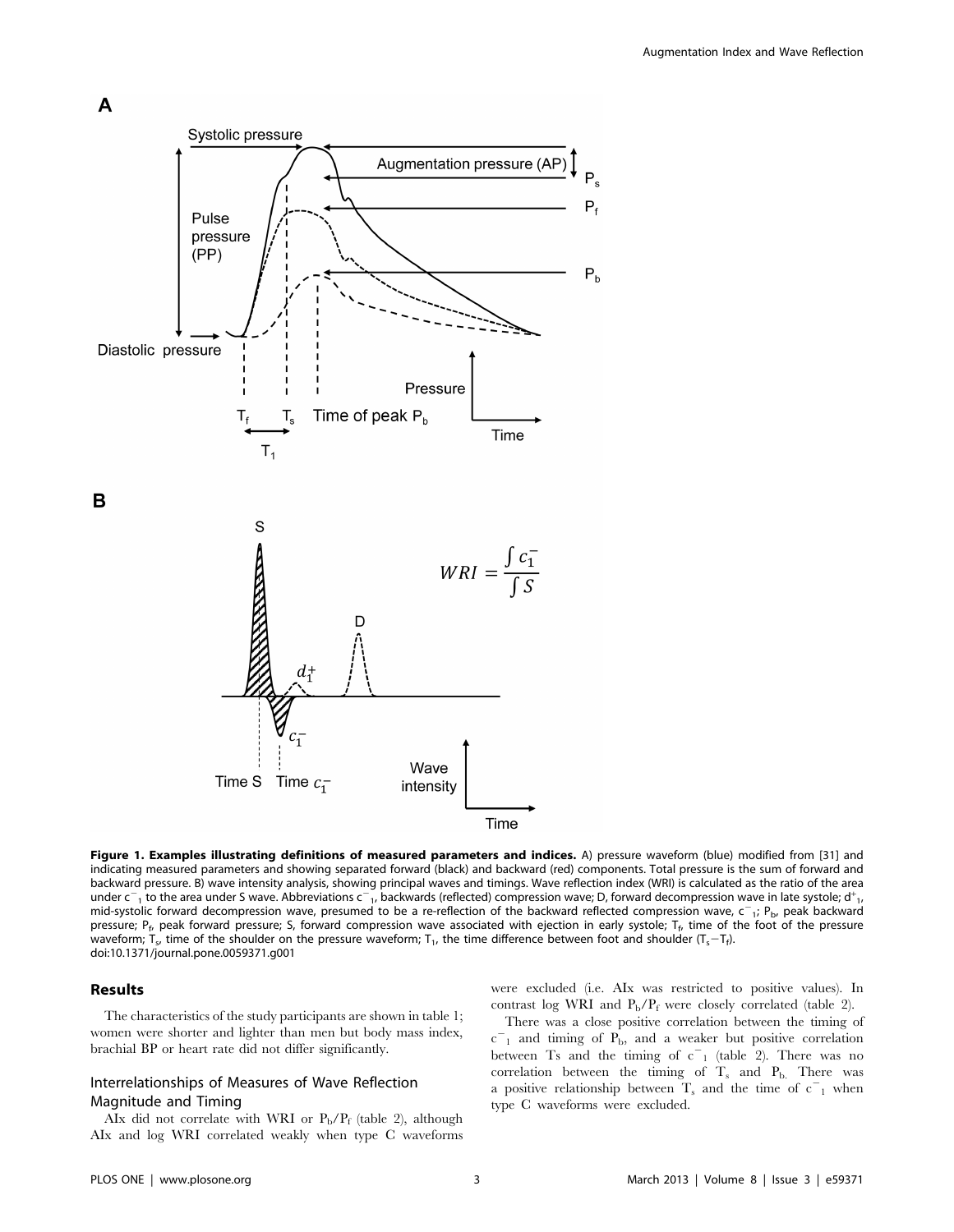| Measure             | Total $(n=65)$ |            | Women $(n=22)$ |            | Men $(n=43)$ |            | р       |
|---------------------|----------------|------------|----------------|------------|--------------|------------|---------|
| Age, yrs            | 43.9           | (14.1)     | 44.5           | (15.8)     | 43.6         | (13.3)     | 0.8     |
| Weight, kg          | 74.6           | (13.1)     | 65.2           | (9.8)      | 79.9         | (11.8)     | < 0.001 |
| Height, m           | 1.73           | (0.11)     | 1.65           | (0.07)     | 1.78         | (0.10)     | < 0.001 |
| BMI, $kg.m^{-2}$    | 24.80          | (3.26)     | 24.01          | (4.26)     | 25.26        | (2.48)     | 0.2     |
| SBP, mmHg           | 118.9          | (10.6)     | 116.1          | (9.9)      | 120.4        | (10.8)     | 0.1     |
| DBP, mmHq           | 72.3           | (7.3)      | 71.7           | (7.9)      | 72.6         | (7.0)      | 0.6     |
| HR, bpm             | 67.2           | (10.3)     | 65.7           | (8.0)      | 67.9         | (11.3)     | 0.4     |
| cSBP, mmHg          | 107.9          | (10.4)     | 105.0          | (10.5)     | 109.4        | (10.2)     | 0.1     |
| Alx, %              | 4.28           | (16.13)    | 12.95          | (14.95)    | $-0.26$      | (14.96)    | < 0.001 |
| $T_1$ , ms          | 176.27         | (55.71)    | 153.33         | (52.99)    | 187.74       | (54.03)    | 0.02    |
| Type (A/B/C), n (%) | 22/20/23       | (34/31/35) | 13/6/3         | (59/27/14) | 9/14/20      | (21/33/47) | < 0.001 |
| $P_b/P_f$           | 0.13           | (0.03)     | 0.12           | (0.03)     | 0.13         | (0.03)     | 0.4     |
| Log WRI             | $-1.79$        | (0.42)     | $-1.82$        | (0.48)     | $-1.78$      | (0.40)     | 0.7     |

Table 1. Characteristics of the individuals studied.

Data for men and women are also shown separately.

Data are mean (SD); p values were calculated using a Student's t-test comparing women and men. AIx, augmentation index; BMI, body mass index; cSBP, central systolic pressure; DBP, diastolic blood pressure; HR, heart rate, Pb/Pf, the ratio of forward to backward pressure; SBP, systolic pressure; T<sub>1</sub>, the time difference between the foot and the shoulder of the waveform; WRI, wave reflection index.

doi:10.1371/journal.pone.0059371.t001

### Wave Patterns Associated with Waveform Types and their Relationship to Reflection and AIx

Three types of waveform (A, B & C) were seen in the carotid artery (Figure 2). Wave intensity analysis showed a typical pattern of waves in the carotid arteries with a large forward compression wave (S) associated with ejection, followed by a backward (reflected) compression wave  $(c<sup>-1</sup>)$  and a forward decompression wave in late systole (D), prior to closure of the aortic valve. Another forward decompression wave  $(d<sup>+</sup><sub>1</sub>)$  was seen frequently in mid-systole, but its magnitude varied considerably between different types of wave form. Negative augmentation in the carotid artery (as typified by the Type C wave shown in figure 2) was attributable to a large decompression wave  $(d<sup>+</sup><sub>1</sub>)$  that was associated with a fall in both pressure and flow resulting in the decline in peak pressure responsible for the negative AIx. There was a strong negative correlation between the energy carried by  $d^+$ <sub>1</sub> and AIx

Table 2. Correlations between magnitude and timings of various indices of wave reflection.

| Correlation                                                           | r       | р       |
|-----------------------------------------------------------------------|---------|---------|
| $\mathsf{Al}_{x}$ vs. log WRI                                         | 0.10    | 0.4     |
| Al <sub>x</sub> vs. $P_h/P_f$                                         | $-0.20$ | 0.1     |
| $P_{b}/P_{f}$ vs. log WRI                                             | 0.66    | < 0.001 |
| Alx vs. log WRI (when $\text{Alx} > 0$ )                              | 0.33    | 0.04    |
| T <sub>s</sub> vs. time of reflected wave                             | 0.31    | 0.01    |
| $T_s$ vs. time $P_h$                                                  | 0.00    | 0.9     |
| time $c_1$ <sup>-</sup> vs. time of $P_h$                             | 0.82    | < 0.001 |
| $\mathsf{T}_{\mathsf{s}}$ vs. time of reflected wave (when Alx $>$ 0) | 0.35    | 0.03    |

Alx, augmentation index;  $P_b$  backward pressure,  $P_b/P_f$ , the ratio of forward to backward pressure;  $T_{s}$ , the time of the shoulder of the waveform; WRI, wave reflection index. Data are Pearson's correlation coefficients. doi:10.1371/journal.pone.0059371.t002

(Spearman's rho  $= -0.69$ ; p $< 0.001$ ) suggesting that the magnitude of AIx in type C waveforms is largely determined by this re-reflected decompression wave. There was no difference between measures of wave reflection (log WRI or  $P_b/P_f$ ) between type A, B and C waveforms (Table 3).

### Relationships between Indices of Wave Reflection and Age, Height and Sex

There was a significant positive relationship between age and AIx  $(r = 0.39; p = 0.01; figure 3A)$ . In contrast, there was a negative linear relationship between log WRI and age  $(r = -0.31; p = 0.01;$  Figure 3B) and between  $P_b/P_f$  and age  $(r = -0.39; p = 0.001;$  Figure 3C). If type C waveforms were excluded there was no longer a significant correlation between AIx and age  $(r = 0.14; p = 0.4)$ . There was a negative relationship between  $T_s$  and age (figure 4A), but there was no significant relationship between the time of the reflected wave,  $c = 1$  and age (Figure 4B) or time of the peak backward pressure (time  $P<sub>b</sub>$ ) and age (Figure 4C).

There was a highly significant inverse association between height and AIx but there were no significant associations between height and log WRI or height and  $P_b/P_f$  (table 4).  $T_s$  was positively correlated with height but there were no significant associations between height and time of  $c_1$ <sup>-</sup> or height and time of  $P_b$ .

AIx was higher in women than men (13.0 (6.3, 19.6)% vs. 0.2  $(-4.5, 4.8)$ %; p $\leq 0.001$ ), whereas log WRI (-1.82 (-2.03, -1.60) vs.  $-1.78$  ( $-1.90$ ,  $-1.65$ ; p = 0.7) and P<sub>b</sub>/P<sub>f</sub> (0.12 (0.11, 0.13) vs. 0.13 (0.12, 0.14);  $p = 0.4$  did not differ by sex. T, was also earlier in women than men (211 (184, 239)ms vs. 249 (230, 268)ms;  $p = 0.02$ ) but neither time of  $c_1$ <sup>-</sup> (216 (202, 230)ms vs. 211 (203, 220)ms;  $p = 0.5$  nor time of  $P_b$  (327 (304, 351)ms vs. 302 (287, 318)ms;  $p = 0.1$  differed by gender.

In this group of healthy normotensive individuals there was only a weak relationship between brachial systolic BP and age  $(r = 0.11; p = 0.4)$  but there was a highly significant positive correlation between age and carotid pulse wave velocity  $(r = 0.39; p < 0.001)$ .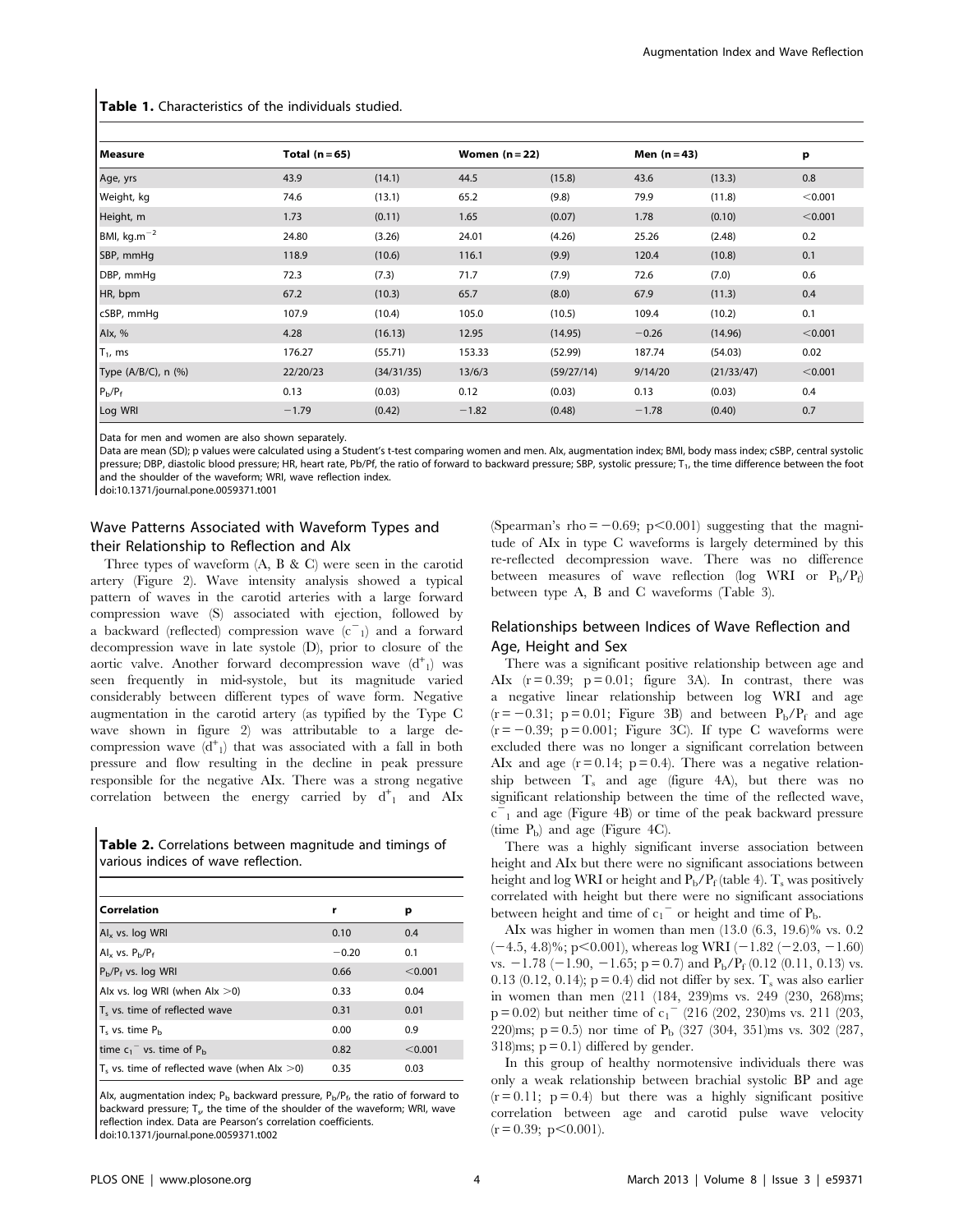

Figure 2. Wave intensity analysis and pressure separation of the 3 different types of pressure waveform. The three types of pressure waveform (A, B, C) and their respective augmentation indices (AIx) are shown. The magnitude of the pressure and wave intensity traces have been scaled equally to allow comparison of morphology. Three principal wave S, c<sup>-</sup>1 and D, forward pressure (P<sub>f</sub>) backward pressure (P<sub>b</sub>) and the shoulder point (P<sub>s</sub>) are indicated. doi:10.1371/journal.pone.0059371.g002

#### Discussion

This study has compared the relationship between AIx and measures of wave reflection derived from wave intensity and wave separation across the adult age range in healthy men and women. The 'gold standard' measures of wave reflection calculated from pressure and flow data gave results that were consistent with one another, but did not correlate with AIx, except for a limited degree of correlation when type C waves were excluded. Similarly there was poor agreement between timings of wave reflection derived from pressure waveform analysis  $(T_s)$  compared with those based on pressure and flow data. Wave intensity analysis showed that the characteristic morphology of type C waves is due to a forward travelling decompression wave in mid-systole and that use of the

Table 3. Comparison of measures of reflection between type A, B and C waveforms.

|           |                                         | Type A $(n=22)$ Type B $(n=20)$ Type C $(n=23)$ p |                        |       |
|-----------|-----------------------------------------|---------------------------------------------------|------------------------|-------|
|           | $log$ WRI $-1.74$ (-2.89,<br>0.81)      | $-1.87$ (-2.77, 1.00) -1.79 (-2.49,               | 1.01)                  | > 0.9 |
| $P_b/P_f$ | $0.12$ (0.06, 0.19) $0.12$ (0.07, 0.16) |                                                   | $0.14(0.09, 0.21)$ 0.1 |       |

Data are mean (95% confidence intervals). P values were calculated by analysis of variance.

doi:10.1371/journal.pone.0059371.t003

shoulder as an indication of timing and magnitude of reflection is inappropriate in this type of waveform. Use of AIx as a measure of wave reflection was shown to give misleading results in terms of the relationships with age, height or gender, when type C waves were included in analyses.

Several studies have examined the relationship between AIx and age, height and gender [9]. Our observations are consistent with published data showing that older age is associated with a rise in AIx and a decline in  $T_1$ ; that height is inversely associated with AIx; and that AIx is higher and  $T_1$  is lower in women [11–14]. Only a limited number of previous studies have used pressure and flow velocity data to assess wave reflection in humans. The Asklepios study [12] of people aged between 35–55 yrs saw a much less marked increase in  $P_b/P_f$  than AIx with increasing age and reported no difference in  $P_b/P_f$  between men and women. This study also found only modest agreement between AIx and  $P_b/P_f$ and further analysis of these data showed that the time of the shoulder did not correspond with the time of arrival of the reflected wave [28]. A study of participants in the Framingham Offspring and Third Generation study [3] reported that  $P_b/P_f$  rose slightly with age up to approximately 50 years and then declined. It is noteworthy that both these studies did not exclude people with high blood pressure. Given that indices of reflection increase with increasing BP [3] it seems plausible that some differences between these studies and ours are attributable to our exclusion of people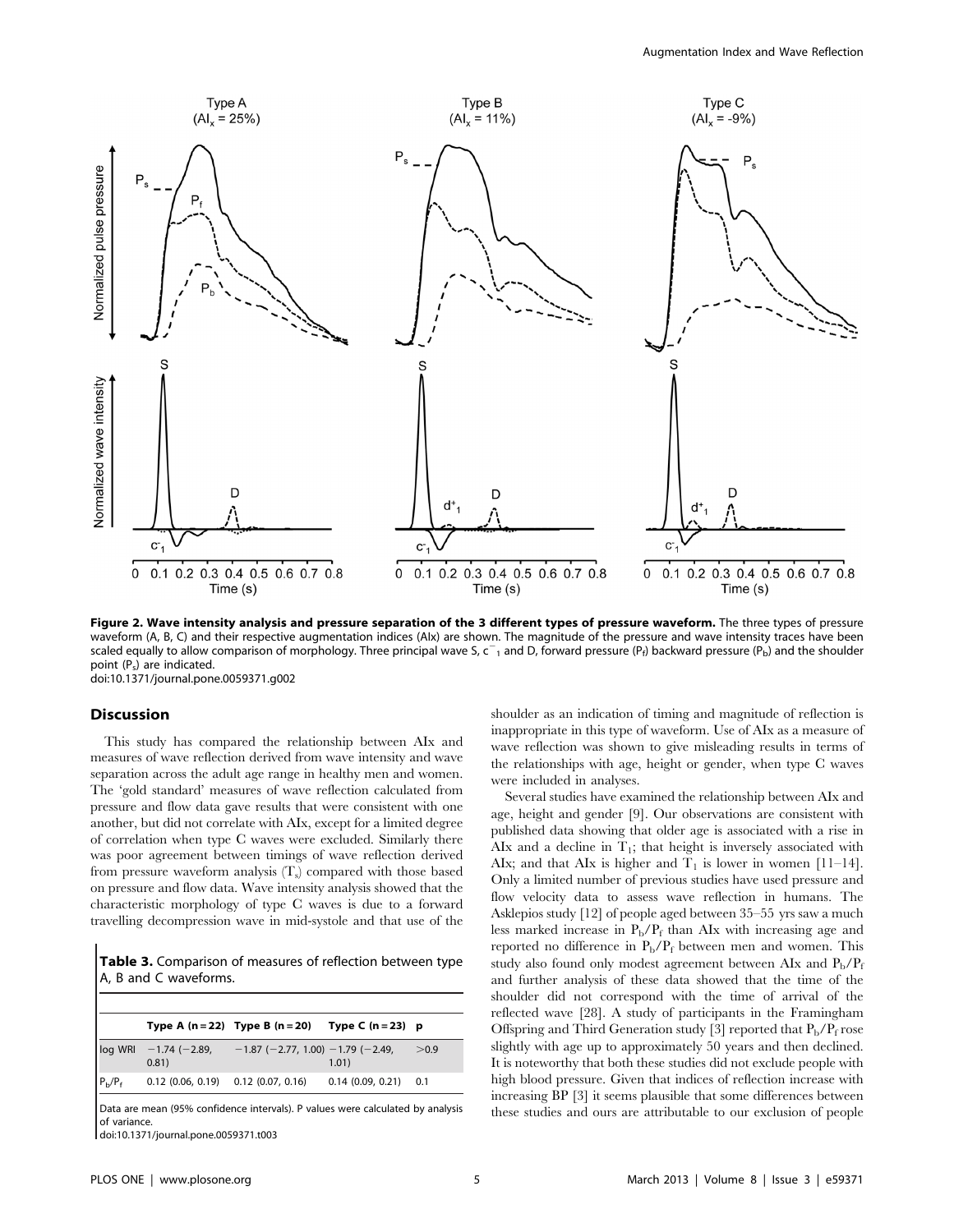

Figure 3. Scatterplots of the relationship between age and **various indices.** A) Age vs. Alx B) Age vs, Log wave reflection index (WRI) and C) Age vs. peak backward/peak forward pressure  $(P_b/P_f)$ . Regression lines are derived from data pooled by gender but data points for men  $( \bigcirc )$  and women ( $\bigcirc )$  are indicated separately. doi:10.1371/journal.pone.0059371.g003

with hypertension, but taken together these studies indicate serious limitations to AIx as a measure of wave reflection.

Our study provides new hemodynamic insights into why AIx does not agree closely with other measures of wave reflection, particularly in the case of type C waveforms. Use of AIx as a measure of reflection is complicated by several factors including the influence of pulse wave velocity, left ventricular ejection patterns, difficulties in identifying a shoulder corresponding to the time of arrival of the reflected wave when it occurs early in systole. In the case of type C waveforms problems of interpretation are further confounded by the presence of a forward travelling decompression wave that causes a late shoulder in the pressure waveform and gives rise to negative values of AIx. The mechanism accounting for the forward decompression wave in mid-systole remains to be fully established, but it is also prominent in the brachial and radial artery of normal individuals [17] and is likely



Figure 4. Scatterplots of the relationship between age and wave or waveform timings. A) time of the shoulder (Ts), B) time of the peak of the reflected wave,  $c^{-1}$  and C) time of P<sub>b</sub>. Regression lines are derived from data pooled by gender but data points for men  $( \bigcirc )$ and women  $(①)$  are indicated separately. doi:10.1371/journal.pone.0059371.g004

Table 4. Correlations between magnitude and timings of various indices of wave reflection and height.

| Correlation                       | r       | р       |
|-----------------------------------|---------|---------|
| Alx vs. height                    | $-0.43$ | 0.001   |
| log WRI vs. height                | 0.20    | 0.1     |
| $P_{b}/P_{f}$ vs. height          | 0.17    | 0.2     |
| T <sub>s</sub> vs. height         | 0.52    | < 0.001 |
| Time of reflected wave vs. height | 0.26    | 0.06    |
| Time of $P_h$ vs. height          | $-0.15$ | 0.3     |

Alx, augmentation index;  $P_b$  backward pressure;  $P_b/P_f$ , the ratio of forward to backward pressure;  $T_{s}$ , the time of the shoulder of the waveform; WRI, wave reflection index. Data are Pearson's correlation coefficients. Data are Pearson's correlation coefficients.

doi:10.1371/journal.pone.0059371.t004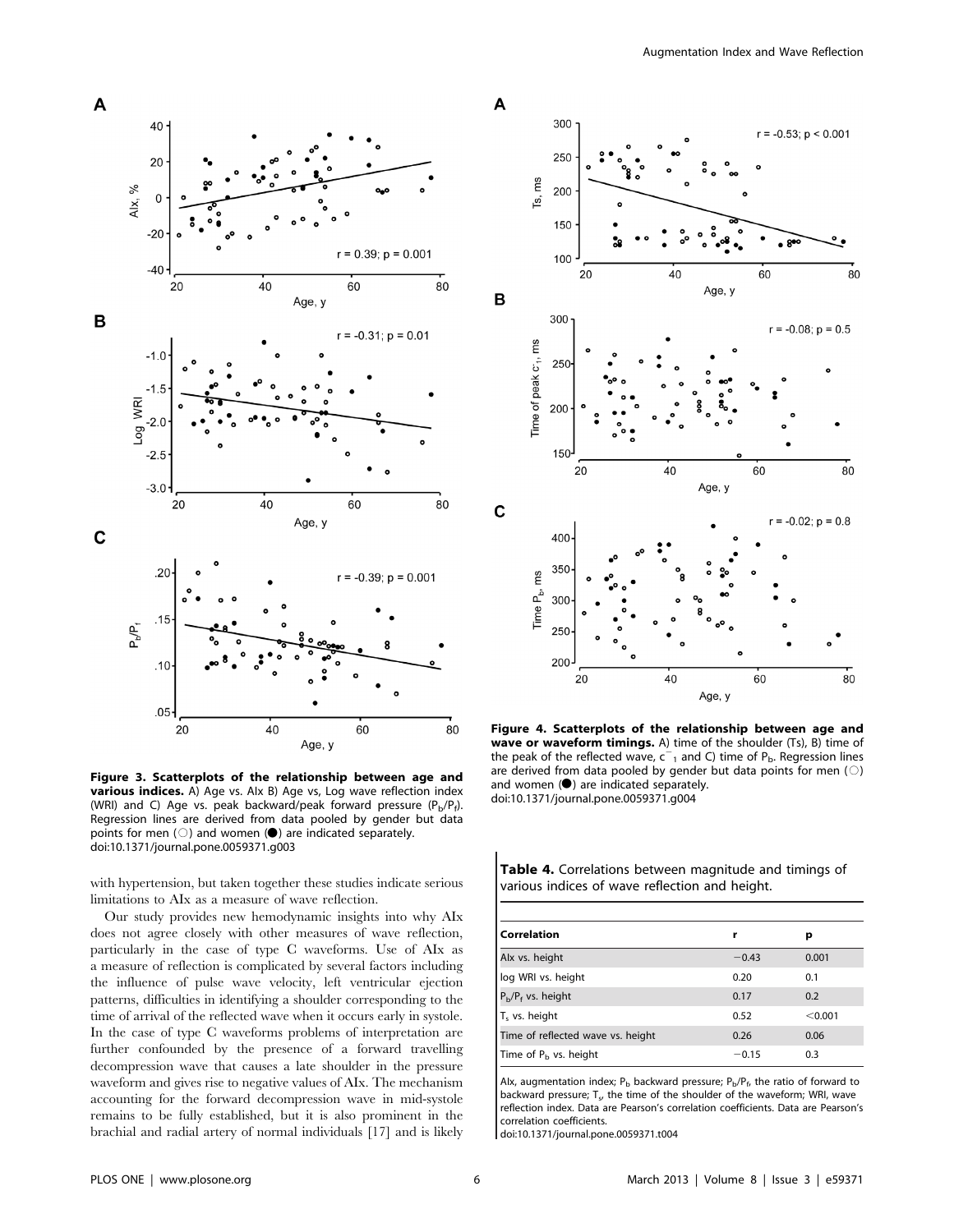to be due to re-reflection of the backward travelling reflected wave. As it returns toward the heart, the reflected wave in the carotid artery will encounter an impedance mismatch due to the marked increase in cross-sectional area at the origin of the common carotid artery or brachiocephalic artery and consequently undergo rereflection as a decompression wave. A similar suggestion has been made based on numerical modelling studies of wave reflection in the upper arm [29]. We conclude that negative values of AIx should not be interpreted as 'negative' wave reflection (or included in correlation or regression analyses assessing wave reflection where such an interpretation is implicit). If measurement of AIx is restricted to type A and B waveforms then it appears to give some limited insight into wave reflection. Nevertheless even when type C waves are excluded the correlation between AIx and more accurate measures of wave reflection is, at best, modest and interpretation of positive AIx as a measure of wave reflection should be made with caution.

Our study has several limitations. We chose to recruit participants without hypertension or evidence of cardiovascular disease. This has the advantage that our observations are uncomplicated by presence of disease or effect of therapy but has the disadvantage that this sample is not representative of the general population, particularly in terms of BP. Current data indicate that  $\sim$ 41% and 70% of people in US between 45–65 and over 65 years respectively have hypertension (defined as a systolic  $BP \ge 140$  mm Hg, a diastolic  $BP \ge 90$  mm Hg, or taking high blood pressure medication) [30]. Exclusion of people with hypertension is likely to have led to our sample being a 'super' healthy population particular at older ages. Despite this there was a clear positive relationship between carotid pulse wave velocity

#### References

- 1. Lewington S, Clarke R, Qizilbash N, Peto R, Collins R (2002) Age-specific relevance of usual blood pressure to vascular mortality: a meta-analysis of individual data for one million adults in 61 prospective studies. Lancet 360: 1903–1913.
- 2. Nichols, W W. and O'Rourke, M F. (2005) McDonald's blood flow in arteries: theoretical, experimental and clinical principles. London: Hodder Arnold.
- 3. Mitchell GF, Wang N, Palmisano JN, Larson MG, Hamburg NM et al. (2010) Hemodynamic correlates of blood pressure across the adult age spectrum: noninvasive evaluation in the Framingham Heart Study. Circulation 122: 1379– 1386. CIRCULATIONAHA.109.914507 [pii];10.1161/CIRCULATIO-NAHA.109.914507 [doi].
- 4. London GM, Blacher J, Pannier B, Guerin AP, Marchais SJ et al. (2001) Arterial wave reflections and survival in end-stage renal failure. Hypertension 38: 434– 438.
- 5. Manisty C, Mayet J, Tapp RJ, Parker KH, Sever P et al. (2010) Wave reflection predicts cardiovascular events in hypertensive individuals independent of blood pressure and other cardiovascular risk factors: an ASCOT (Anglo-Scandinavian Cardiac Outcome Trial) substudy. J Am Coll Cardiol 56: 24–30. S0735- 1097(10)01519-6 [pii];10.1016/j.jacc.2010.03.030 [doi].
- 6. Wang KL, Cheng HM, Sung SH, Chuang SY, Li CH et al. (2010) Wave reflection and arterial stiffness in the prediction of 15-year all-cause and cardiovascular mortalities: a community-based study. Hypertension 55: 799– 805.
- 7. Verbeke F, Marechal C, Van LS, Van BW, Devuyst O et al. (2011) Aortic stiffness and central wave reflections predict outcome in renal transplant recipients. Hypertension 58: 833–838. HYPERTENSIONAHA.111.176594 [pii];10.1161/HYPERTENSIONAHA.111.176594 [doi].
- 8. Davies JE, Baksi J, Francis DP, Hadjiloizou N, Whinnett ZI et al. (2010) The arterial reservoir pressure increases with aging and is the major determinant of the aortic augmentation index. Am J Physiol Heart Circ 298: H580–H586. 00875.2009 [pii];10.1152/ajpheart.00875.2009 [doi].
- 9. Baksi AJ, Treibel TA, Davies JE, Hadjiloizou N, Foale RA et al. (2009) A metaanalysis of the mechanism of blood pressure change with aging. J Am Coll Cardiol 54: 2087–2092. S0735–1097(09)02975-1 [pii];10.1016/ j.jacc.2009.06.049 [doi].
- 10. Kelly R, Hayward C, Avolio A, O'Rourke M (1989) Noninvasive determination of age-related changes in the human arterial pulse. Circulation 80: 1652–1659.
- 11. McEniery CM, Yasmin, Hall IR, Qasem A, Wilkinson IB et al. (2005) Normal vascular aging: differential effects on wave reflection and aortic pulse wave velocity: the Anglo-Cardiff Collaborative Trial (ACCT). J Am Coll Cardiol 46: 1753–1760.

and age, suggesting that the sample is not unrepresentative, at least in respect of vascular aging. We studied a relatively small number of healthy individuals and while most relationships appeared linear the study has limited power to detect non-linear relationships. Measurements in this study were made in the carotid artery rather than the aorta. However carotid and aortic AIx are very closely correlated [11] and comparison of AIx with other 'gold standard' measures of wave reflection at the same site is the most appropriate comparison, even if the extent of wave reflection is not necessarily identical to that in the aorta.

In conclusion these data indicate that AIx has major limitations as a measure of wave reflection: this is particularly the case for type C waveforms (i.e. when AIx is negative). Type C waveforms are relatively common in younger individuals and men and the inclusion of negative AIx values in analyses will distort relationships between wave reflection and aging, height or gender. We propose that if AIx is to be used as a crude index of wave reflection then type C waves (negative values of AIx) should be excluded from analyses.

#### Acknowledgments

We are grateful to Stephanie Curtis and Andrew Zambanini for assistance with data collection.

#### Author Contributions

Conceived and designed the experiments: ADH SAMcGT JM KHP. Performed the experiments: ADH. Analyzed the data: CP. Contributed reagents/materials/analysis tools: DF JD. Wrote the paper: ADH JD CP JM KHP.

- 12. Segers P, Rietzschel ER, De Buyzere ML, Vermeersch SJ, De BD et al. (2007) Noninvasive (input) impedance, pulse wave velocity, and wave reflection in healthy middle-aged men and women. Hypertension 49: 1248–1255.
- 13. Van Trijp MJ, Bos WJ, Uiterwaal CS, Oren A, Vos LE et al. (2004) Determinants of augmentation index in young men: the ARYA study. Eur J Clin Invest 34: 825–830. ECI1433 [pii];10.1111/j.1365-2362.2004.01433.x [doi].
- 14. Mitchell GF, Parise H, Benjamin EJ, Larson MG, Keyes MJ et al. (2004) Changes in arterial stiffness and wave reflection with advancing age in healthy men and women: the Framingham Heart Study. Hypertension 43: 1239–1245.
- 15. O'Brien E, Mee F, Atkins N, Thomas M (1996) Evaluation of three devices for self-measurement of blood pressure according to the revised British Hypertension Society Protocol: the Omron HEM-705CP, Phillips HP5332, and Nissei DS-175. Blood Press Monit 1: 55–61.
- 16. London GE, Guerin AP, Marchais SJ, Pannier B, Safar ME et al. (1996) Cardiac and arterial interactions in end-stage renal disease. Kidney Int 50: 600–608.
- 17. Zambanini A, Cunningham SL, Parker KH, Khir AW, McG Thom SA et al. (2005) Wave-energy patterns in carotid, brachial, and radial arteries: a noninvasive approach using wave-intensity analysis. Am J Physiol Heart Circ 289: H270–H276.
- 18. Khir AW, O'Brien A, Gibbs JS, Parker KH (2001) Determination of wave speed and wave separation in the arteries. J Biomech 34: 1145–1155.
- 19. Zambanini A, Khir AW, Byrd SM, Parker KH, Thom SAM et al. (2002) Wave Intensity Analysis: a Novel Non-Invasive Method for Determining Arterial Wave Transmission. Comput Cardiol 29: 717–720.
- 20. Davies JE, Whinnett ZI, Francis DP, Willson K, Foale RA et al. (2006) Use of simultaneous pressure and velocity measurements to estimate arterial wave speed at a single site in humans. Am J Physiol Heart Circ 290: H878–H885.
- 21. Takazawa K, Tanaka N, Takeda K, Kurosu F, Ibukiyama C (1995) Underestimation of vasodilator effects of nitroglycerin by upper limb blood pressure. Hypertension 26: 520–523.
- 22. Murgo JP, Westerhof N, Giolma JP, Altobelli SA (1980) Aortic input impedance in normal man: relationship to pressure wave forms. Circulation 62: 105–116.
- 23. Parker KH (2009) An introduction to wave intensity analysis. Med Biol Eng Comput 47: 175–188.
- 24. Parker KH, Jones CJ (1990) Forward and backward running waves in the arteries: analysis using the method of characteristics. J Biomech Eng 112: 322– 326.
- 25. Hughes AD, Parker KH (2009) Forward and backward waves in the arterial system: impedance or wave intensity analysis? Med Biol Eng Comput 47: 207– 210.